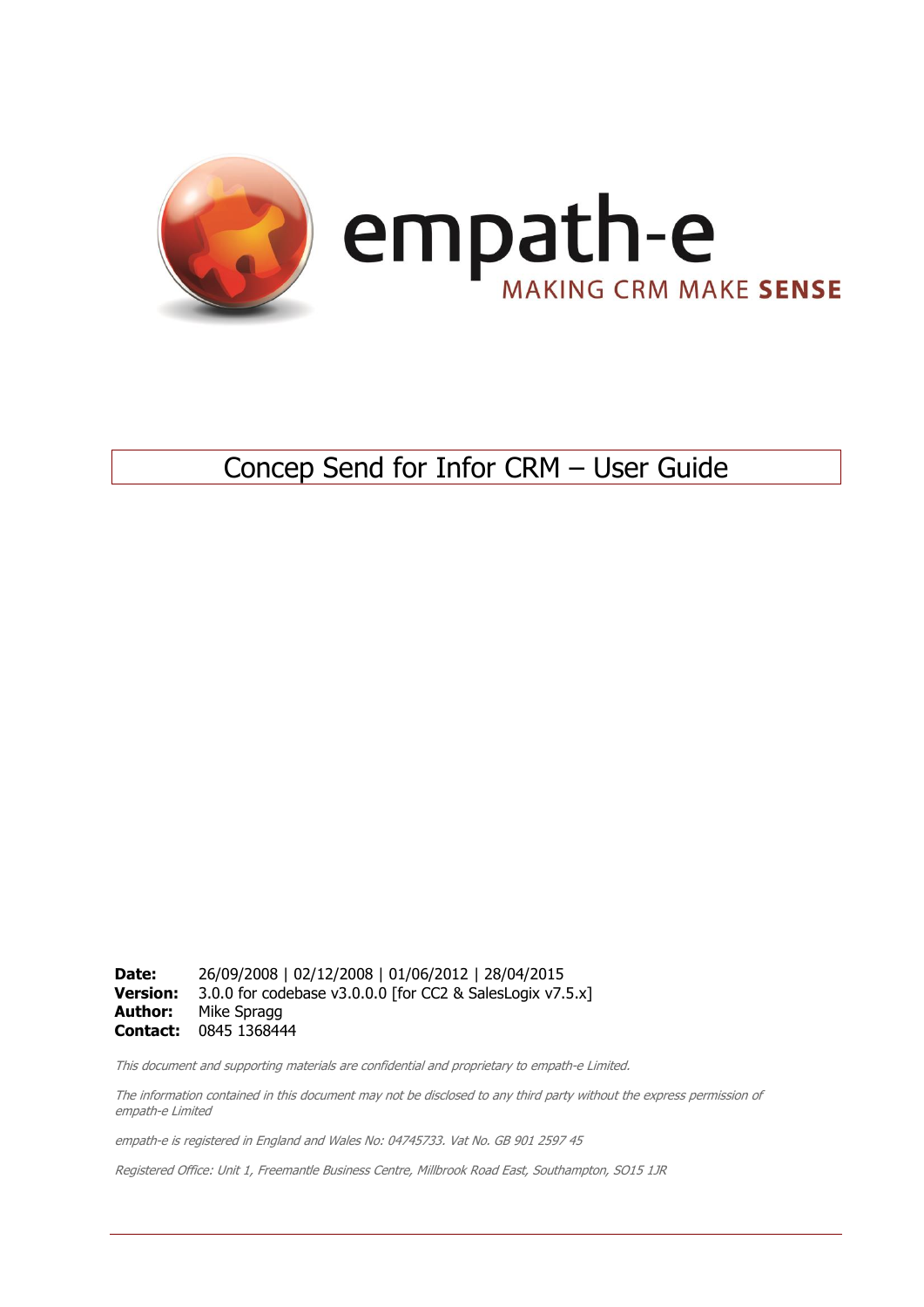### <span id="page-1-0"></span>**CONTENTS**

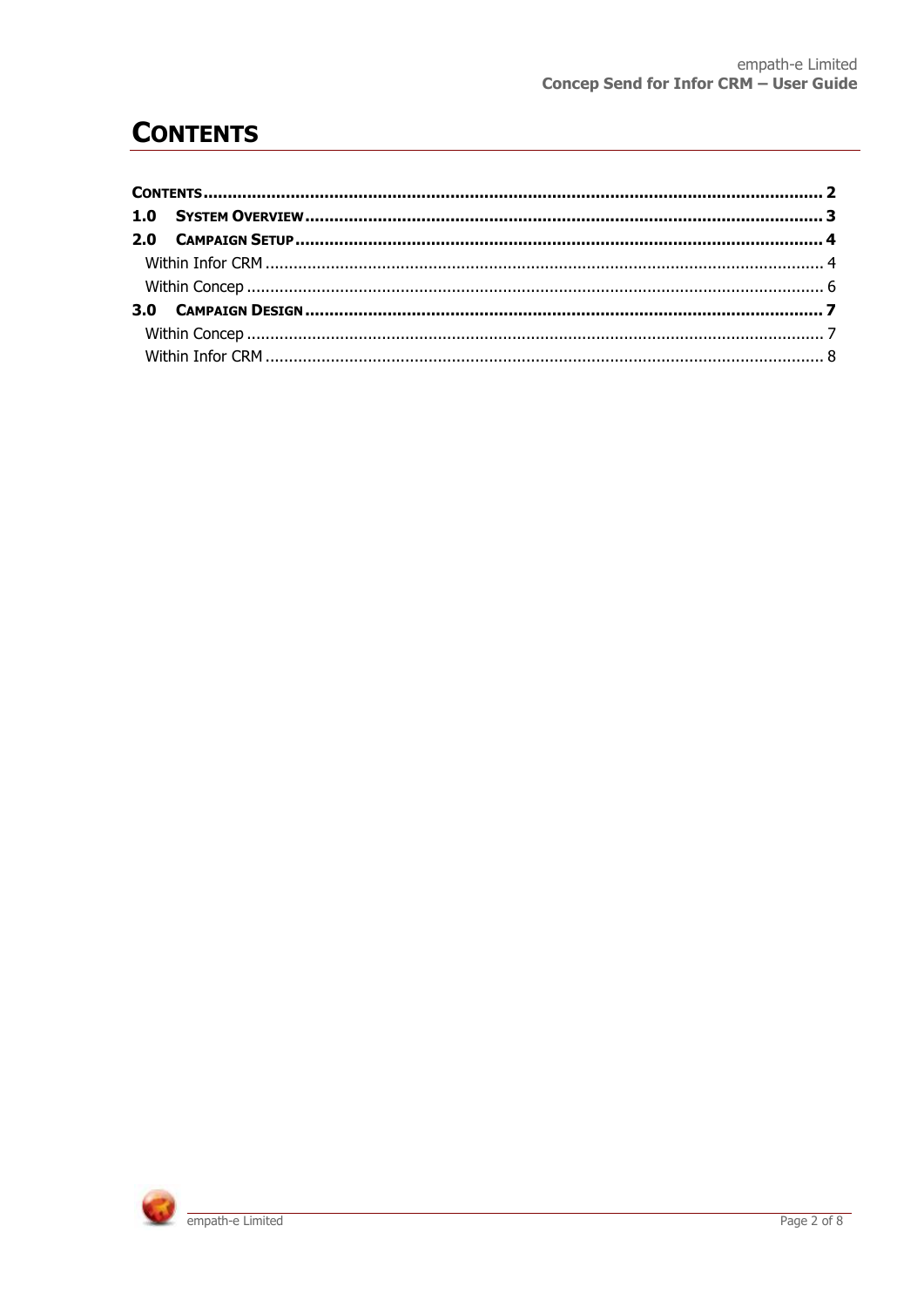# <span id="page-2-0"></span>**1.0 SYSTEM OVERVIEW**

The Concep Send for Infor CRM application is designed to easily integrate within Infor CRM with minimal impact upon the existing system.

There are two parts – the Infor CRM client side, enabling you to upload campaign targets to Concep and the Concep Send For Infor CRM (known as Concep2SLX) Server component which is a windows service that polls the Concep server and downloads user interactions/activities (URL Clicks, File Downloads, Undeliverables etc) into Infor CRM.

As a user, you will simply use Infor CRM & Concep in the normal way – the two will then work together seamlessly and deliver results directly into Infor CRM.



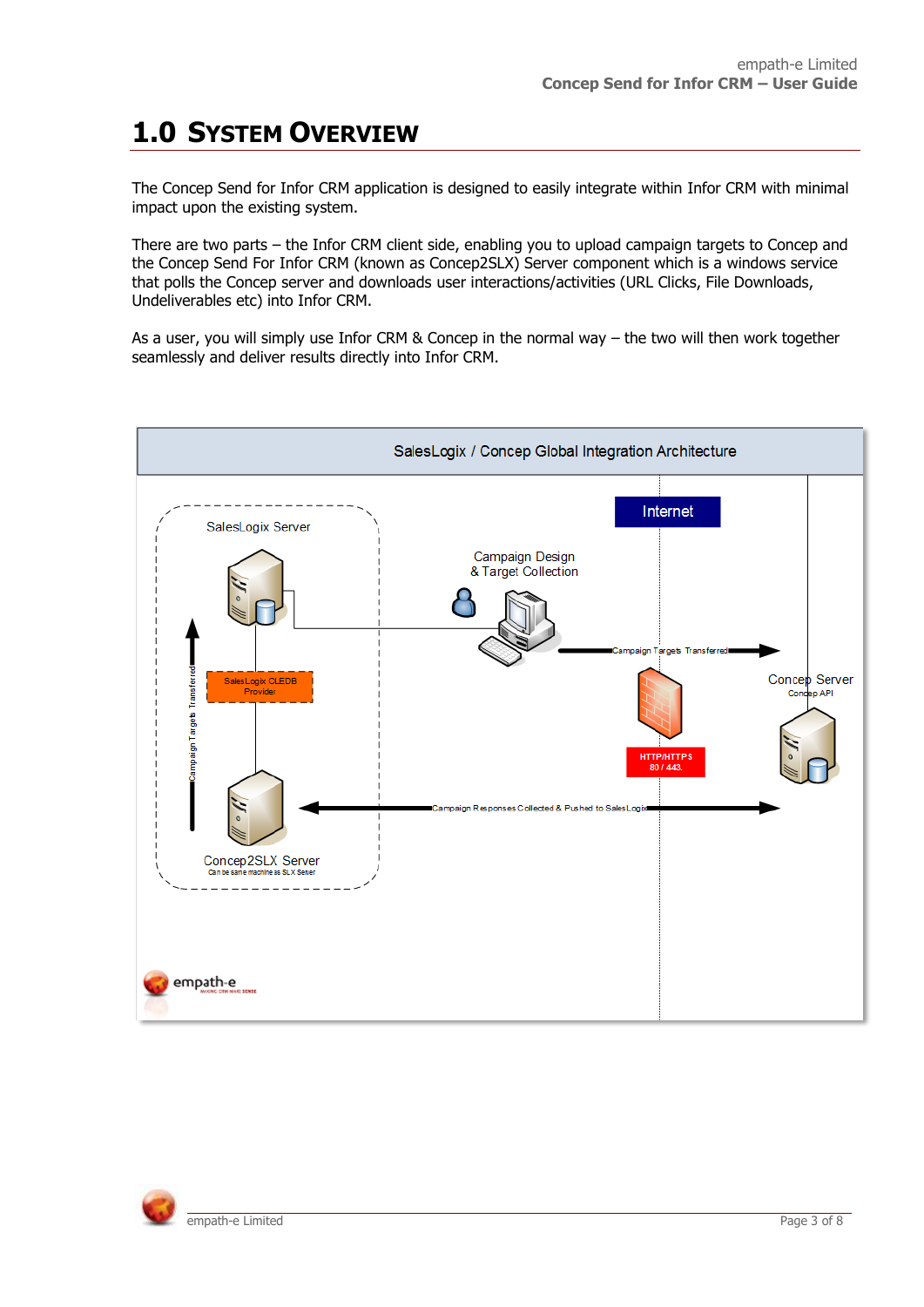# <span id="page-3-0"></span>**2.0 CAMPAIGN SETUP**

#### <span id="page-3-1"></span>**Within Infor CRM**

Create your marketing campaign as normal. After you have added your targets, you are ready to submit those to Concep.

| Campaigns $Q_0$                                                                                                                                                                                                                                                                                                                                       | $M \triangleleft$                  | $1$ of $1$       |                 | $\triangleright$ $\triangleright$ 1 |               |                |               |         |
|-------------------------------------------------------------------------------------------------------------------------------------------------------------------------------------------------------------------------------------------------------------------------------------------------------------------------------------------------------|------------------------------------|------------------|-----------------|-------------------------------------|---------------|----------------|---------------|---------|
| Campaign Name:                                                                                                                                                                                                                                                                                                                                        | <b>Test Campaign</b>               |                  | Status:         | Active                              |               | Launch         |               |         |
| Description:                                                                                                                                                                                                                                                                                                                                          | Shows data coming from Concep Send |                  | Code:           |                                     |               | to 115 Targets |               |         |
| Objective:                                                                                                                                                                                                                                                                                                                                            |                                    |                  | Start Date:     | 28/04/2015                          |               |                |               |         |
| Call to Action:                                                                                                                                                                                                                                                                                                                                       | Free Brochure                      |                  | End Date:       |                                     |               |                |               |         |
| Lead Source:                                                                                                                                                                                                                                                                                                                                          |                                    |                  |                 |                                     |               |                |               |         |
|                                                                                                                                                                                                                                                                                                                                                       | E-mail - General                   | --               | Manager:        | Spragg, Mike                        |               |                |               |         |
| Products:                                                                                                                                                                                                                                                                                                                                             |                                    | --               | Owner:          | empath-e                            | $\mathcal{L}$ | Copy           |               |         |
| More Tabs   Stages/Tasks   Budget/Results   Responses   cMap for SLX   Targets<br>☆ Manage List   ↓ Update Targets   □ Export to Concep Send<br>图 Export He Create Group<br>115 Targets shown<br>$\nabla$ Filter Options $\gg$<br><sup>1</sup> Refresh<br>$\Box$ Use external list<br>$\nabla$ Display results when opened<br>Select All<br>Clear All |                                    |                  |                 |                                     |               |                |               |         |
|                                                                                                                                                                                                                                                                                                                                                       |                                    |                  |                 |                                     |               |                |               |         |
| Name                                                                                                                                                                                                                                                                                                                                                  | Company                            | Group            | <b>Priority</b> | Initial Status                      | Last Stage    | Last Update    | Last Response | Type    |
| Spragg, Mike                                                                                                                                                                                                                                                                                                                                          | empath-e Limited                   | <b>Xmas 2014</b> |                 |                                     |               | 28/04/2015     |               | Contact |
| Roche, Gary                                                                                                                                                                                                                                                                                                                                           | <b>iCS</b> Communications          | <b>Xmas 2014</b> |                 |                                     |               | 28/04/2015     |               | Contact |
| Wainwright, Tim                                                                                                                                                                                                                                                                                                                                       | Wainwright Bros. & Co. Ltd.        | <b>Xmas 2014</b> |                 |                                     |               | 28/04/2015     |               | Contact |
| Fraser, Hugh                                                                                                                                                                                                                                                                                                                                          | Fraser Group Ltd                   | <b>Xmas 2014</b> |                 |                                     |               | 28/04/2015     |               | Contact |
| Banwait, Lakhbinder                                                                                                                                                                                                                                                                                                                                   | <b>Syscap Limited</b>              | <b>Xmas 2014</b> |                 |                                     |               | 28/04/2015     |               | Contact |
| Bryce, Ralph                                                                                                                                                                                                                                                                                                                                          | Polar Instruments Ltd              | <b>Xmas 2014</b> |                 |                                     |               | 28/04/2015     |               | Contact |
| Mitcham, Nicola                                                                                                                                                                                                                                                                                                                                       | <b>OAG</b>                         | <b>Xmas 2014</b> |                 | GAL.                                |               | 28/04/2015     |               | Contact |

We now have 115 potential targets in the campaign. We will now use **Export to Concep Send** to send this to Concep Send.

Select the **Export to Concep Send** button on the Targets tab.

| Concep Send Targets                        |          |  |                |         |
|--------------------------------------------|----------|--|----------------|---------|
| Targets 3 Export to Concep Send   8 Export |          |  |                |         |
| $\nabla$ Display results when opened       |          |  |                |         |
|                                            | Priority |  | Initial Status | Last St |

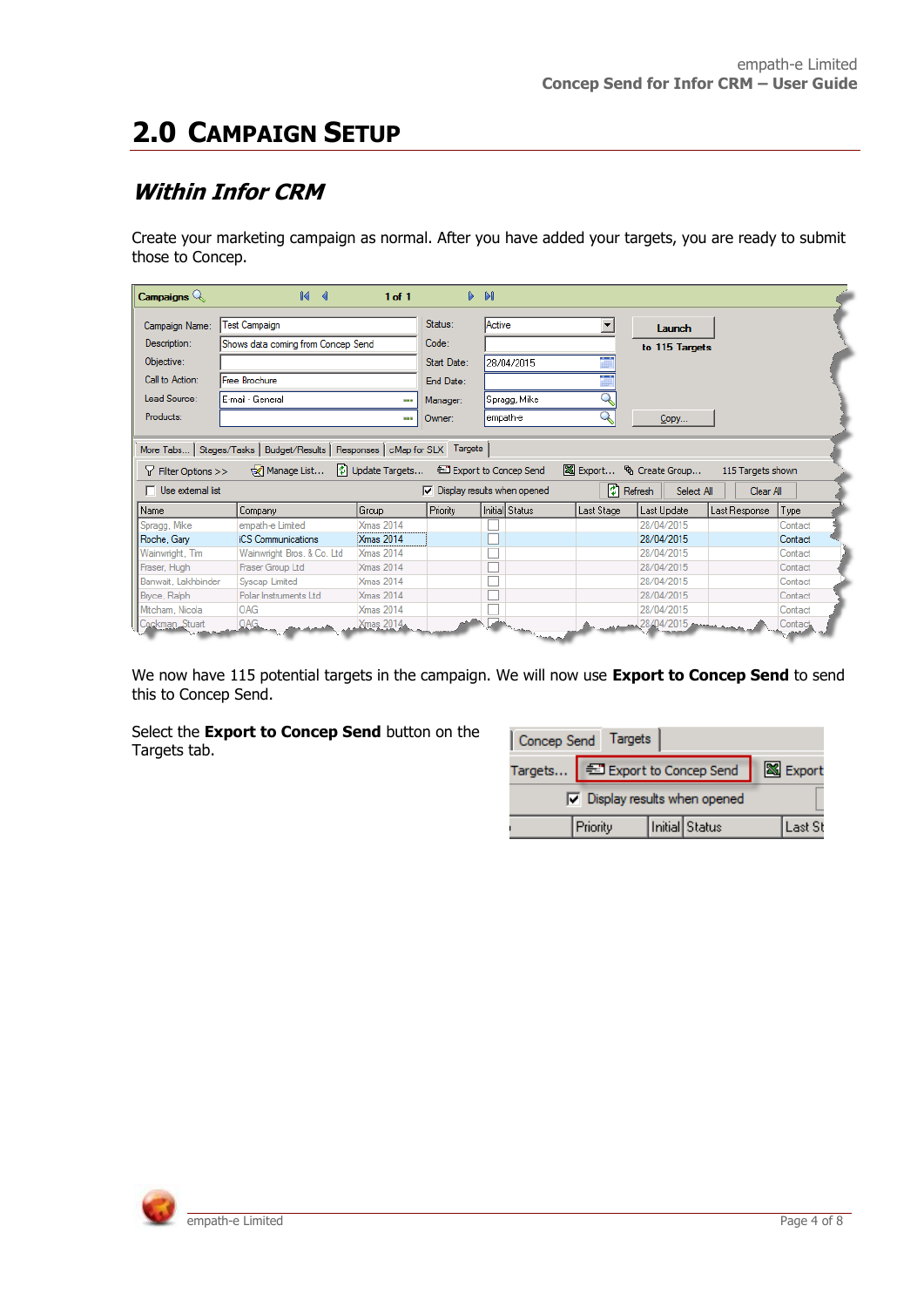The following screen then appears:

| <b>Export to Concep Send - Export Contacts</b> |                |                                                                                                                                                        |  |
|------------------------------------------------|----------------|--------------------------------------------------------------------------------------------------------------------------------------------------------|--|
|                                                | $\approx$ SEND | List Exporter                                                                                                                                          |  |
| button.                                        |                | You have selected a list of 115 leads and/or customers to export to Concep<br>Send. Please enter a group name and click on the 'Export to Concep Send' |  |
|                                                |                | Be sure to copy the CampaignID (shown below) to the<br>Advanced Tab within Concep Send as you create it.                                               |  |
| Campaign:                                      | Test Campaign  |                                                                                                                                                        |  |
| Campaign ID:                                   | Q6UJ9A001WQ2   |                                                                                                                                                        |  |
| Group Name:                                    | My List 1      |                                                                                                                                                        |  |
|                                                |                |                                                                                                                                                        |  |
| <b>Login to Concep Send</b>                    |                | Export to Concep Send                                                                                                                                  |  |
| Close                                          |                |                                                                                                                                                        |  |

You are now about to send these targets into the Concep system.

Be sure to copy/note the **CampaignID**, as you will need this when creating the campaign within Concep.

Press **Export to Concep Send** to begin the transfer. After a short period, the campaign targets will be transferred.

**NOTE:** You can run this option as many times as you like – the data in Concep is not duplicated, it is checked and updated as necessary.

This completes this part within Infor CRM. You will now complete the next part within Concep itself.

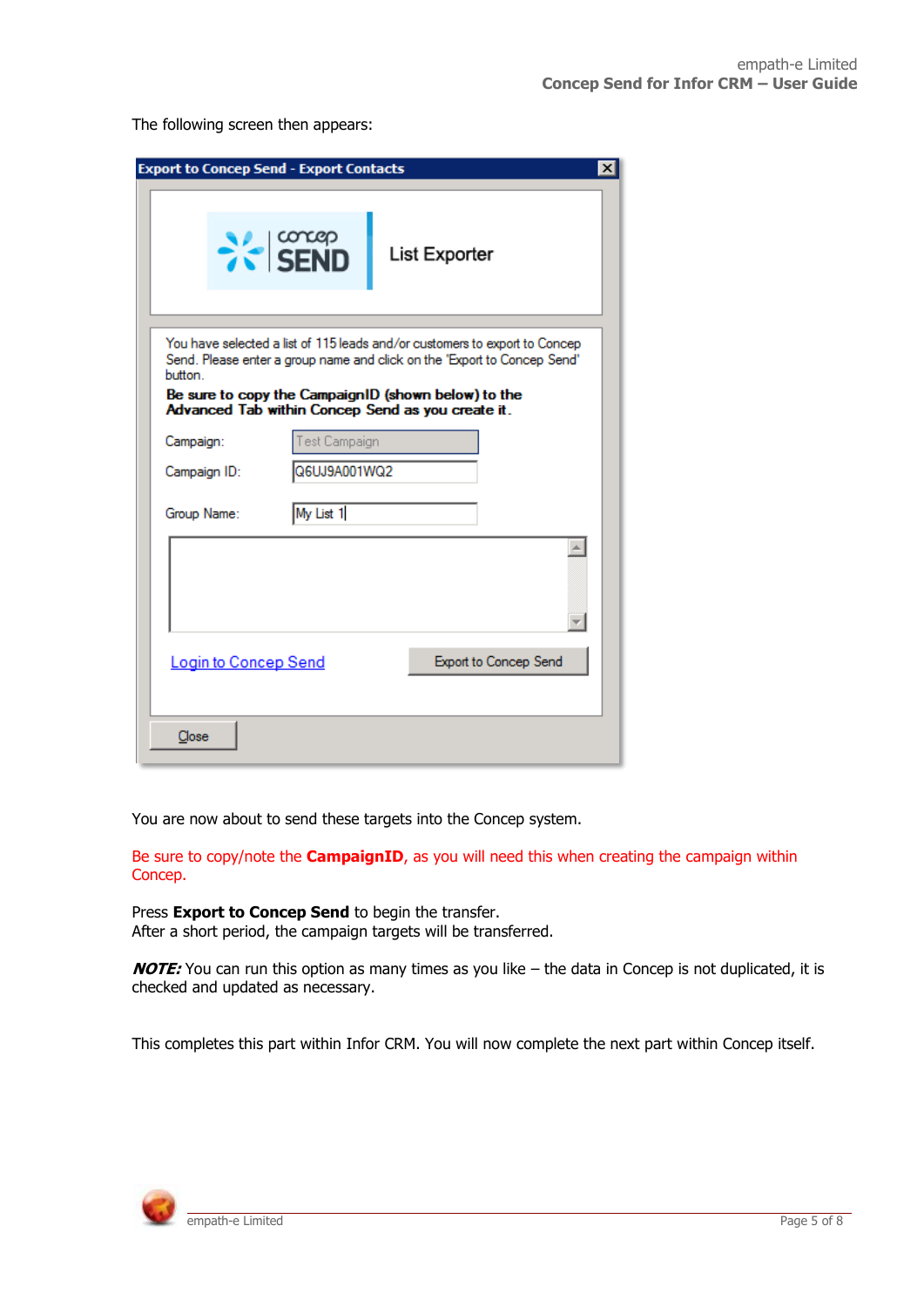#### <span id="page-5-0"></span>**Within Concep**

Use the **"Login to Concep Send"** button and go into Concep Send.

Select the **Contacts | Groups** option and notice that your address book group **"My List 1"** now exists – and it is populated with all of the, unique, campaign targets. You can now use this to build your campaign.

#### **CONTACTS**

| <b>Groups</b>    | <b>Contacts</b>                               | <b>Domains</b>                    |  | Add Group   Add Contact   Import Contacts |                   |                      | Advanced                       |  |  |  |
|------------------|-----------------------------------------------|-----------------------------------|--|-------------------------------------------|-------------------|----------------------|--------------------------------|--|--|--|
|                  | <b>Shared Groups</b><br><b>Dynamic Groups</b> |                                   |  |                                           |                   |                      |                                |  |  |  |
| Print/Export ~   |                                               | With selected groups (1): Perform |  | $\checkmark$                              |                   | Search for           | Search                         |  |  |  |
| Name $\triangle$ |                                               |                                   |  | Contacts $\div$                           | Score $\triangle$ | Updated $\triangleq$ | Created $\triangle$            |  |  |  |
|                  | a DupeTest                                    |                                   |  | 23                                        | 0                 | 04 Dec 13            | 04 Dec 13 $\vert \vee \vert$   |  |  |  |
|                  | <b>Birthday Group</b>                         |                                   |  | 1                                         | $\bf{0}$          | 10 Dec 13            | 14 Feb 09<br>lv                |  |  |  |
|                  | <b>Business Partners</b>                      |                                   |  | 77                                        | 0                 | 10 Dec 13            | 27 Mar 09<br>$\overline{\vee}$ |  |  |  |
|                  | July-Pricing                                  |                                   |  | 57                                        | $\mathbf{0}$      | 10 Dec 13            | 01 Jul 09<br>$\sim$            |  |  |  |
|                  | <b>June 2011</b>                              |                                   |  | 80                                        | $\mathbf{0}$      | 10 Dec 13            | 05 Jun 11                      |  |  |  |
|                  | Moonbear                                      |                                   |  | 185                                       | $\mathbf{0}$      | 10 Dec 13            | 04 Sep 10<br>$\sim$            |  |  |  |
|                  | Move Group                                    |                                   |  | 117                                       | 0                 | 10 Dec 13            | 11 Feb 09<br>$\sim$            |  |  |  |
| ✔<br>My List 1   | ୷                                             |                                   |  | 111                                       | $\bf{0}$          | 1 min ago            | 1 min ago<br>∣∨                |  |  |  |
|                  | QDEMOA000JYH                                  |                                   |  | 10                                        | 0                 | 11 Feb 15            | 11 Feb 15                      |  |  |  |

| <b>Name and Email</b>                                  | <b>Other Fields</b>             | <b>Custom Fields</b> | <b>Groups</b> | <b>History</b> |  |  |  |
|--------------------------------------------------------|---------------------------------|----------------------|---------------|----------------|--|--|--|
| OMale<br>Gender                                        | <b>OFemale</b>                  |                      |               |                |  |  |  |
| Title<br>Salutation<br>◡                               | <b>Birth Date</b><br>15/07/1968 | dd/mm/yyyy           |               |                |  |  |  |
| Address Line 1                                         |                                 |                      |               |                |  |  |  |
| Address Line 2                                         |                                 |                      |               |                |  |  |  |
| City<br><b>State</b><br>Zip/Postal Code<br>Southampton |                                 |                      |               |                |  |  |  |
| Country<br><b>United Kingom</b>                        |                                 |                      |               |                |  |  |  |
| Phone<br>+44 (0) 845 1358444                           | Mobile                          | Fax                  |               |                |  |  |  |
| Email Format <sup>@</sup> HTML                         | Plain Tex                       |                      |               |                |  |  |  |
| <b>External Contact ID</b><br>C6UJ9A000002             |                                 |                      |               |                |  |  |  |

If you look at an individual contact, you will notice all the information from Infor CRM (that is needed) has also been populated. Including the external ID for those that are interested.

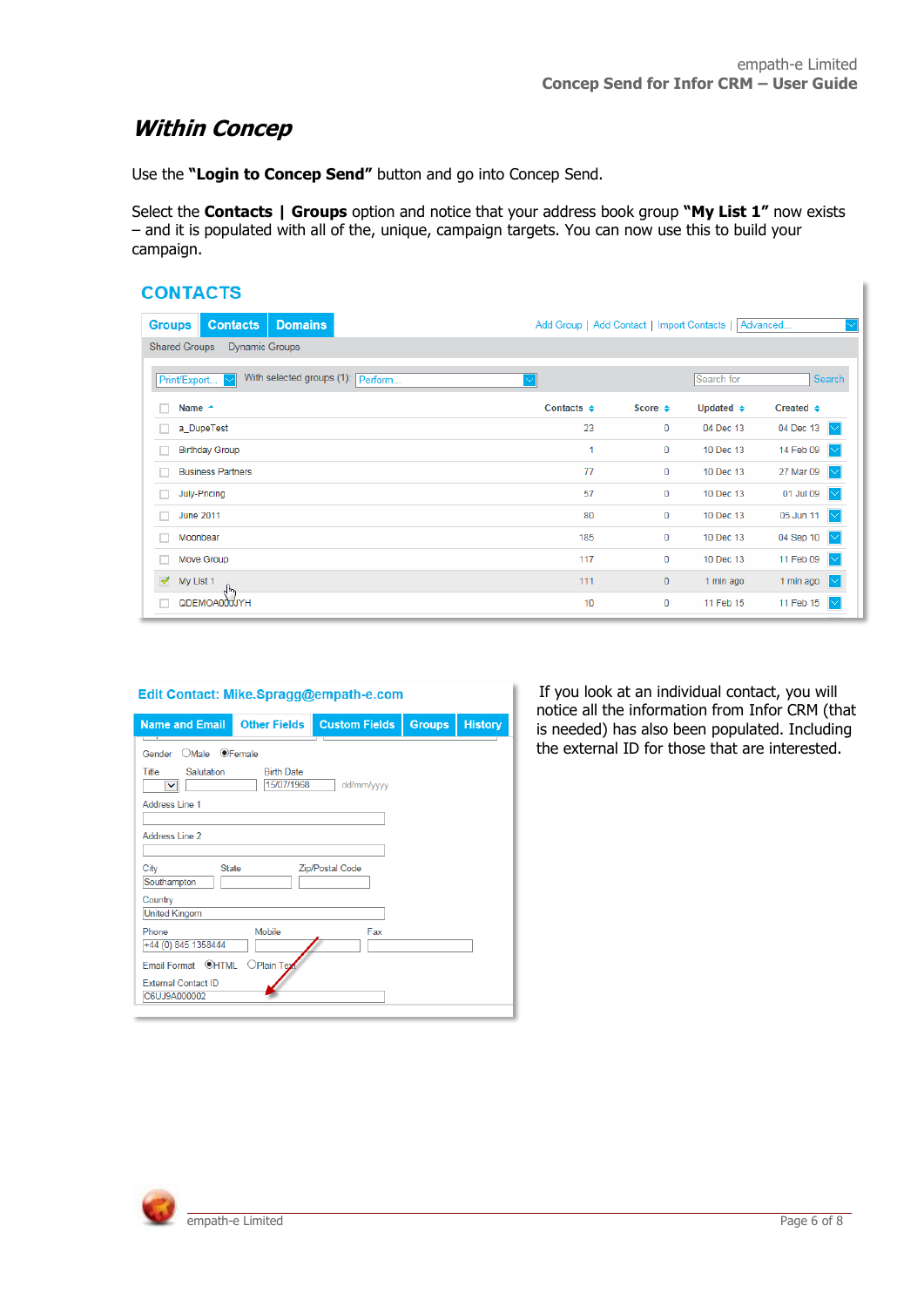# <span id="page-6-0"></span>**3.0 CAMPAIGN DESIGN**

### <span id="page-6-1"></span>**Within Concep**

Now that you have your target audience, you can begin the campaign email design phase. From the main screen, create your campaign as you would do ordinarily. On the drop down next to the campaign name select **More**.

On page 5 you recorded the Infor CRM **CampaignID.** Be sure to add this to the **Details** tab within Concep – otherwise **no** responses can be inserted to Infor CRM for this campaign.

On the **Content** tab – create your campaign content as normal. Be sure to add any links and download files that you wish.

On the **Recipients** tab – select the "My List 1" group of contacts

You are now ready to launch your campaign ! Press **Send Campaign Now (xxx)**

Within a few minutes, the Campaign Sent/Viewed & Click information should start to be delivered back to Infor CRM!

Now switch back to Infor CRM.